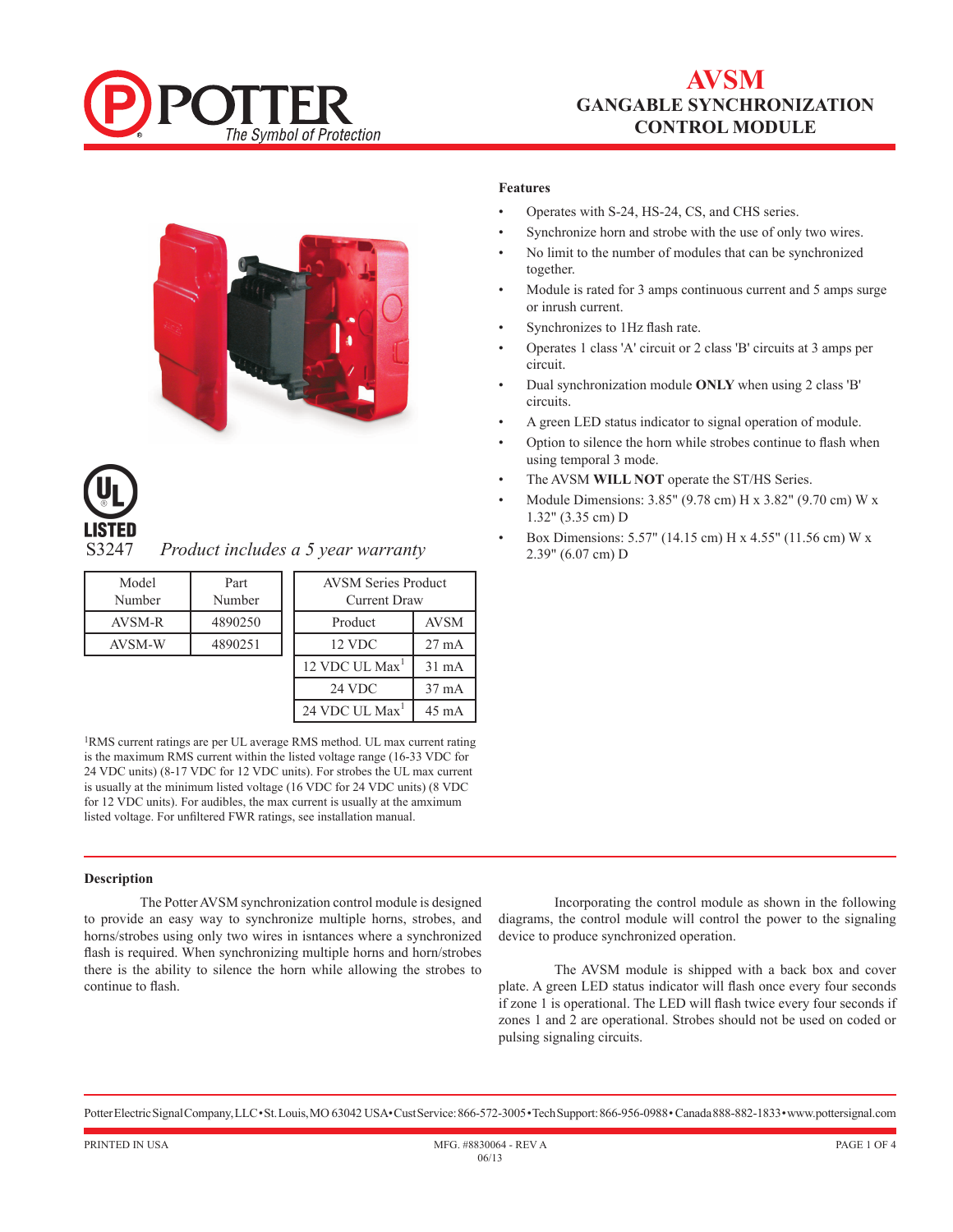

**Wiring for Multiple CLASS B Circuit and Use of a Slave Module**



### **NOTES:**

- **• CROSSING LINES DO NOT INDICATE CONNECTIONS**
- The incoming positive power lead must be broken and each lead is to be inserted into each of the top two terminals. If two power runs are made to the signal, one for the strobe and one for the horn, only one of the runs must have its positive lead broken and placed under the two separate top terminals. A barrier is provided to prevent both leads from being placed under the same terminal.
- The AVSM module is listed per ANSI/UL 1971 with a voltage range of 8-33VDC/FWR. The AVSM module was tested to the stated voltage range(s); do not apply 80% and 110% of this range for system operation. It is for indoor use only, with a temperature range of 0°C - 49°C (32°F - 120°F) and a maximum humidity of 93% humidity.
- **• CAUTION:** The AVSM module is to be connected only to circuits that provide continuously applied voltage. Do not use this module on coded or interrupted circuits in which the voltage is cycled on and off.
- A steady DC power is to be applied, without any other protocol (including temporal 3).

Wiring for synchronized strobes and horns

- Using this method you may:
- Use only two wires to synchronize the temporal horn and strobe with the ability to mute the horn
- Mute the horn only when the temporal horn option has been selected.
- Use the Gentex synchronization protocol to provide synchronization and mute the horn, if available.

Wiring for synchronized parallel (unison) horn/strobe operation Using this method you may:

- Use four wires where two wires are used to power and synchronize the strobe and two additional wires are used to power and synchronize the horn
- Choose either continuous horn and allow the FACP to control the horn or choose temporal horn and synchronize the horns with the Gentex synchronization protocol.
- Use the Gentex synchronization protocol to provide synchronization and mute the horn, if available.

Potter Electric Signal Company, LLC • St. Louis, MO 63042 USA• Cust Service: 866-572-3005 • Tech Support: 866-956-0988• Canada 888-882-1833• www.pottersignal.com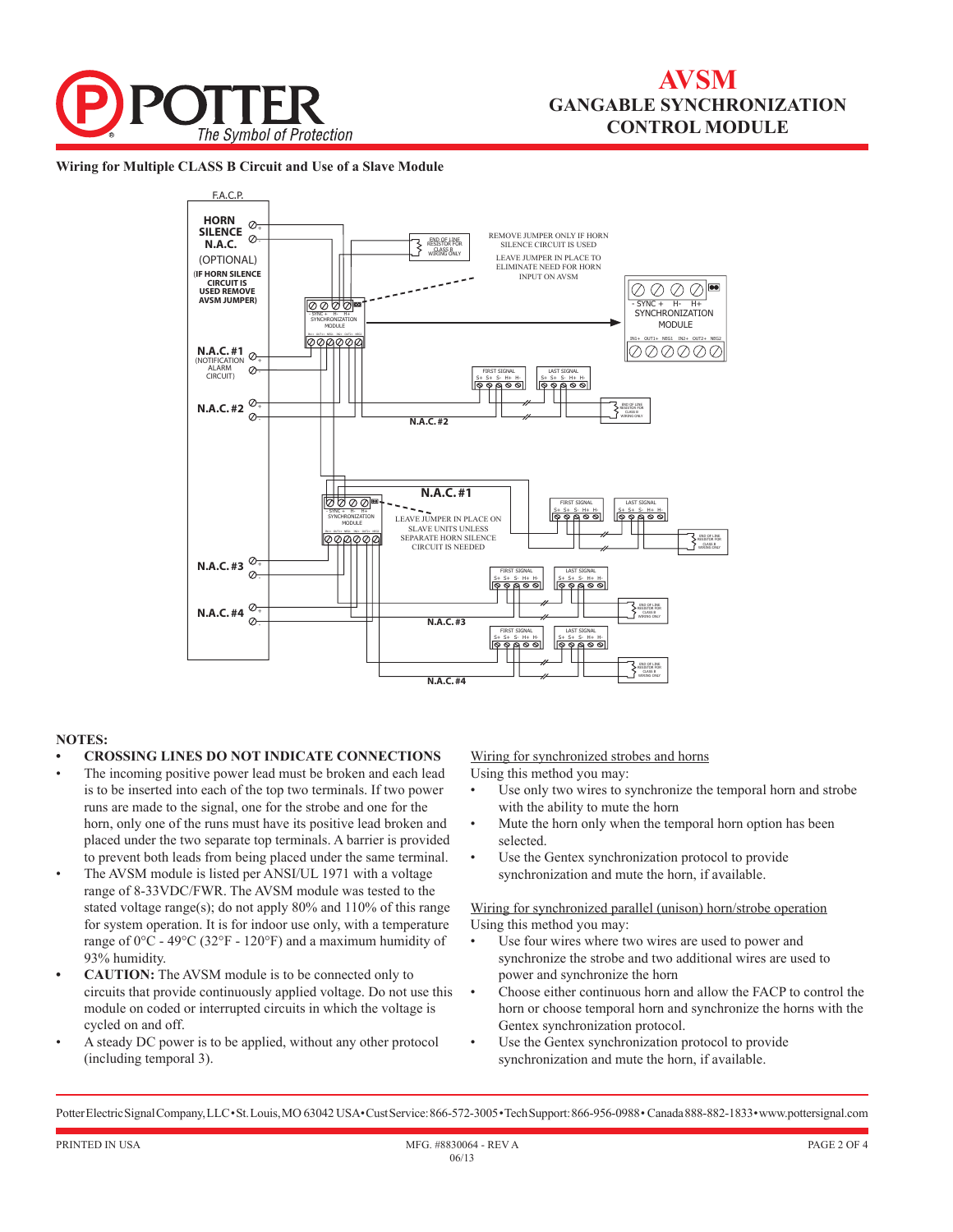

## **AVSM gANGABLE sYNCHRONIZATION cONTROL MODULE**

**Wiring for Multiple CLASS B Circuit and Use of Multiple Slave Modules**



Potter Electric Signal Company, LLC • St. Louis, MO 63042 USA• Cust Service: 866-572-3005 • Tech Support: 866-956-0988• Canada 888-882-1833• www.pottersignal.com